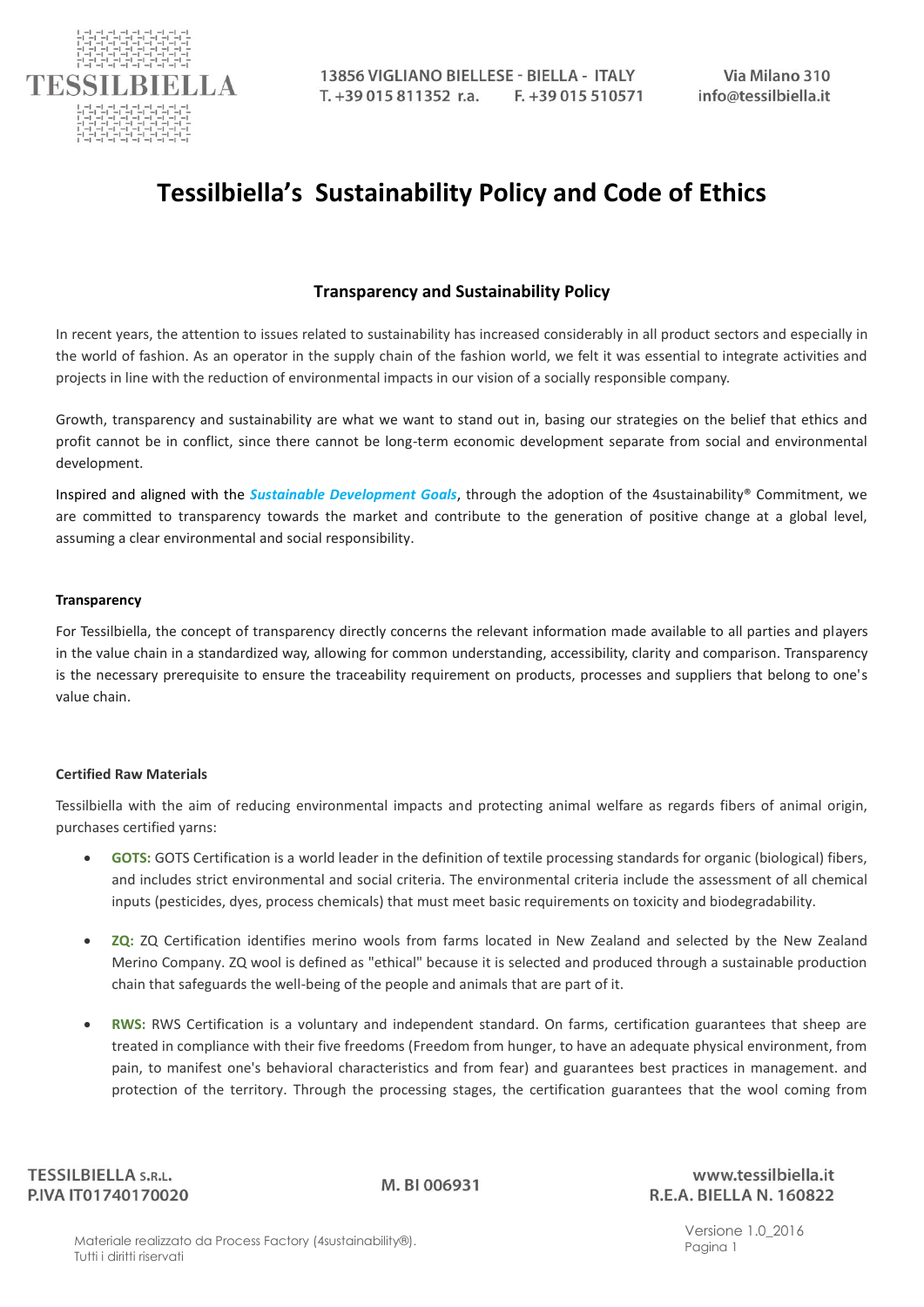

certified farms is correctly identified and traced.

- **NATIVA:** It is a brand launched by Chargeurs Luxury Materials in 2017 to identify a quality yarn made with full respect for people, animals and the environment, ensuring complete traceability.
- **FSC®:** It is an international certification, specific for the forest sector and products woody and non-woody derived from forests. Fabrics composed of fibers of plant origin such as viscose can be decidedly respectful of the environment, but only if the cellulose fibers they are made of come from forests managed in a correct and sustainable manner. FSC was involved to ensure its traceability.
- GRS: GRS Certification aims to encourage the use of recycled materials in the textile sector. It is intended to meet the needs of consumers who wish to check for the presence of recycled materials in the products they purchase. Most of the recycled fibers come from industrial waste while others are made thanks to the separate collection of clothing, or other materials. Thanks to this certification we can talk about circular fashion.

## **Environmental Responsability**

Tessilbiella aims to reduce the environmental impact resulting from its business by adopting an approach oriented towards monitoring and continuous improvement of performance, starting from compliance with current legislation with a constant focus on innovation and research and development.

In particular, with a view to reducing the environmental impact, Tessilbiella constantly wants to reduce the introduction of pollutants into the production processes, and therefore into the environment, and ensure compliance with limits relating to the presence of chemical substances that are dangerous for humans and the environment, increasingly restrictive on the processed product delivered to customers.

In full awareness that the implementation of sustainability objectives is only possible from a collaborative perspective, we constantly seek partnerships with entities that share the same values of attention to the protection of the environment, of people as well as with an orientation towards innovation.

Tessilbiella has therefore defined the following macro-objectives for reducing the environmental impact:

- To implement a chemical risk management system aimed at reducing the environmental impact deriving from the use of chemical substances harmful to humans and the environment in production processes and along the production chain, according to the state of advancement of technical knowledge on the subject, through the implementation of the MRSL ZDHC;
- To guarantee constant monitoring as well as improvement of the quality of waste water connected, directly and indirectly, to our production;
- To inform and train employees on the activities carried out by the company in the field of sustainability through periodic meetings and meetings, in order to stimulate research and innovation;
- To seek legislative compliance by constantly addressing partners and suppliers who share the same strategic values and objectives, capable of responding to the increasingly challenging demands of the market;
- To adopt cutting-edge management techniques and tools aimed at continuously improving sustainability performance;
- periodically sharing the results achieved and the new improvement objectives defined with the stakeholders;
- correctly and responsibly manage the waste deriving from the production process;

**TESSILBIELLA S.R.L.** P.IVA IT01740170020

M. BI 006931

www.tessilbiella.it R.E.A. BIELLA N. 160822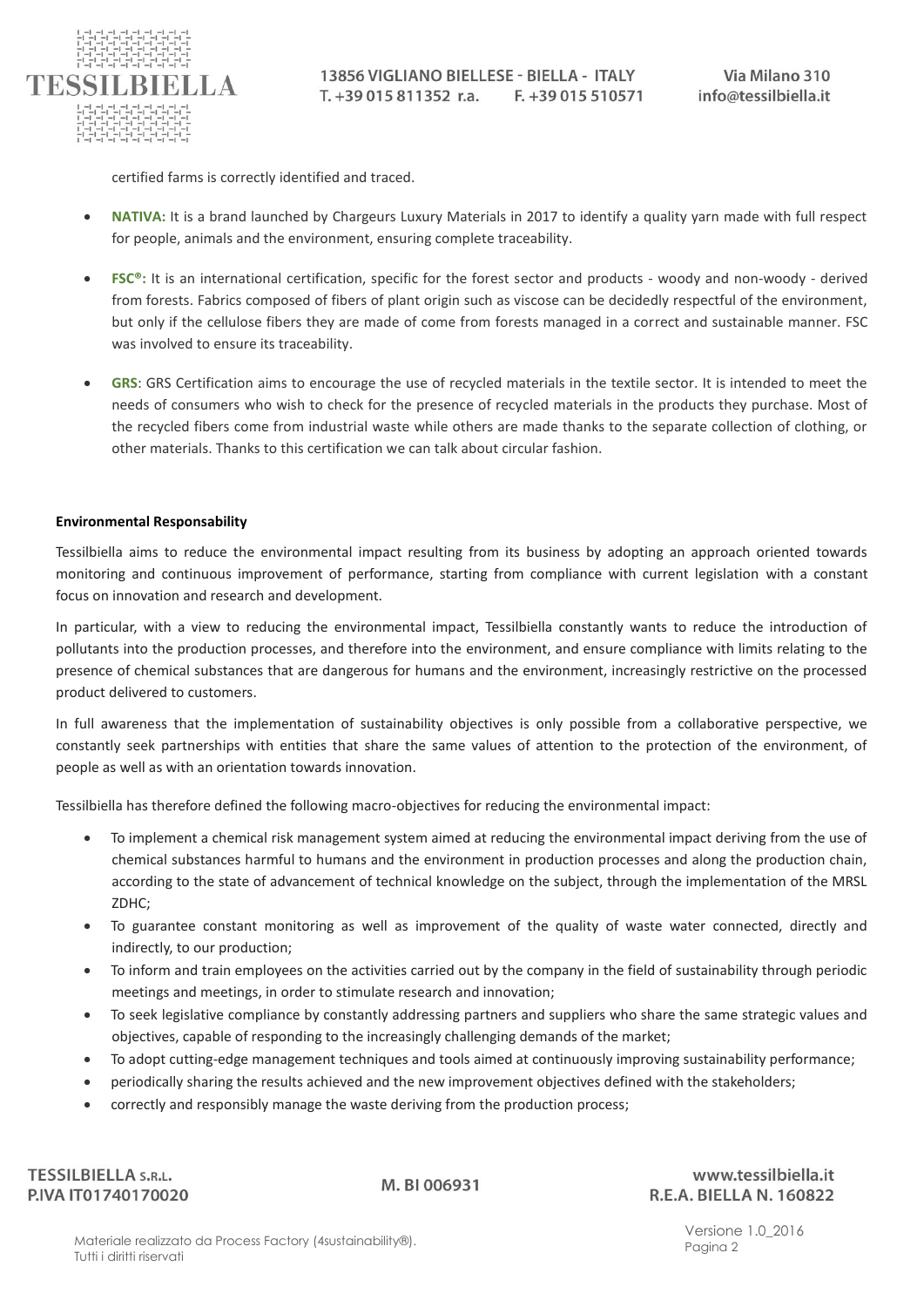

- To consider district partners as a priority, in order to minimize the environmental impacts associated with the movement of materials along the production cycle;
- To prefer, where possible, raw materials with a lower environmental and social impact, such as recycled or regenerated raw materials, certified, tracked and traceable, organic and / or connected to sustainable initiatives;
- consider the environmental impact of our activities right from the design of the collection with a view to sustainable / circular design;
- To seek production and organizational solutions that guarantee greater efficiency of production processes in order to reduce and / or minimize energy and water consumption and CO2 emissions into the atmosphere;
- To seek and favor solutions aimed at reducing waste production and / or increasing reuse and recycling practices;
- (if RWS) to limit purchases of material from activities that use cruel methods of breeding or taking the raw material;
- (if FSC) limiting the impact on forests caused by the use of components obtained from vegetable raw material originating from them and related to situations of: i) illegal logging or trade in illegal wood or cellulose; ii) violation of human rights in forestry activities; iii) destruction of areas of particular botanical interest; ibid) significant conversion of forests into plantations; v) introduction of GMOs into forestry activities; vi) violation of the ILO Convention on the rights of workers involved in the related supply chain.

In light of the above objectives, we have decided to concentrate our efforts to address the issue relating to the assessment and management of the risk deriving from the use of chemical products in a systemic way, and for this reason we have adopted the CHEM 4sustainability® Protocol, which implements with a structured method, the MRSL ZDHC (58,1maptozero.com) monitors the supply chain and periodically measures the level of application in a transparent manner.

## **Reduction of environmental impacts in offices**

**The rational use of natural resources and the reduction of polluting emissions are fundamental objectives for Tessilbiella.** Recognizing the importance of safeguarding the environment as a primary asset, Tessilbiella has undertaken the commitment to promote, within our facilities, **a rational use of resources** and attention to the search for innovative solutions.

Therefore, Tessilbiella:

- Guarantees **energy savings** thanks to the use of two **photovoltaic systems**;
- It has implemented its lighting system with latest generation **low energy consumption LED lamps**
- It wanted to innovate the way drinks are consumed daily, replacing plastic cups with **positive impact cups**, made of ceramic or derived from sustainable raw materials;
- It is committed to supporting the **Eco Miles project which supports companies in offsetting the carbon emissions** emitted during corporate travel operations.

www.tessilbiella.it R.E.A. BIELLA N. 160822

Versione 1.0\_2016 Pagina 3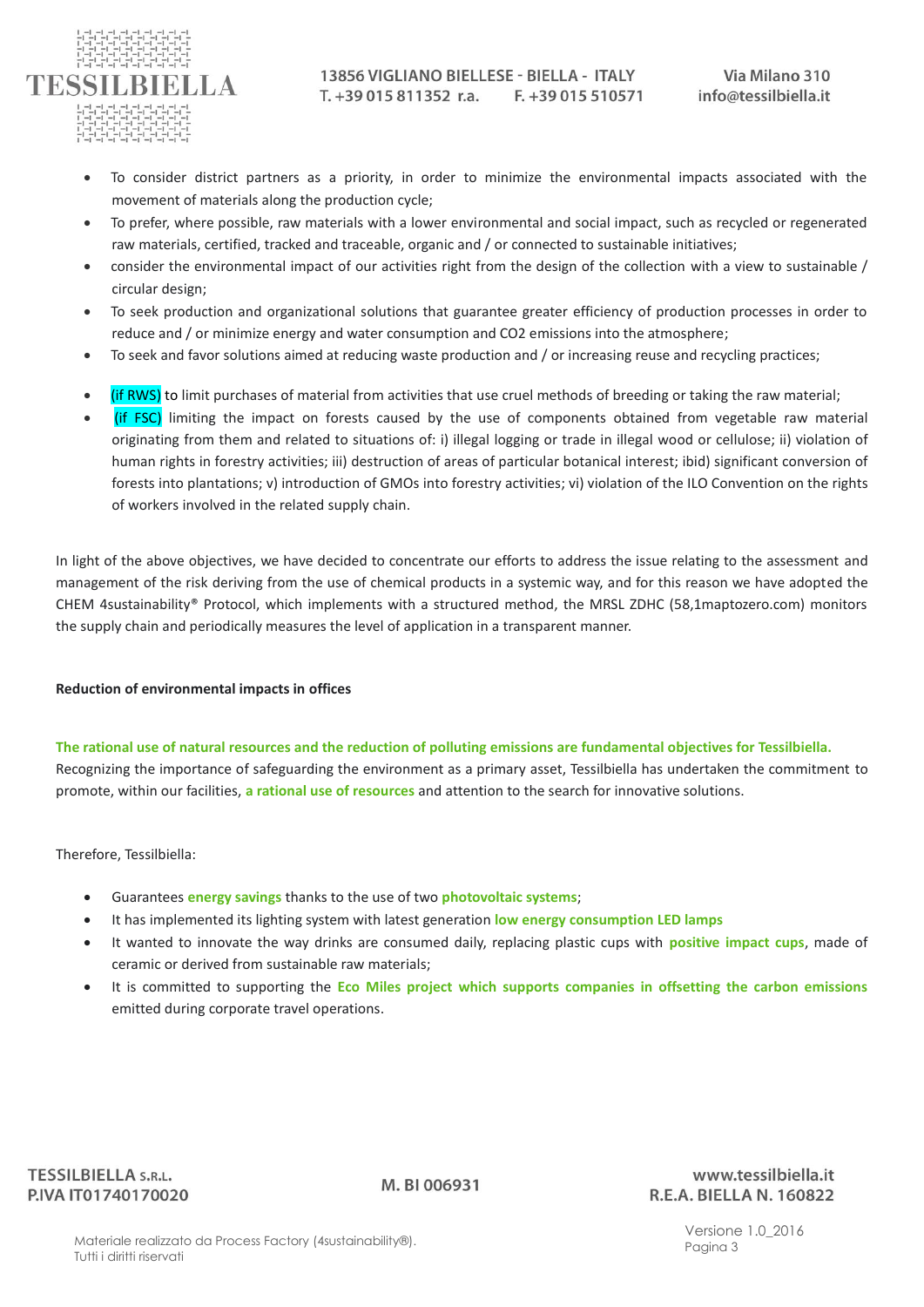

## **Code of Ethics and Behavior**

#### **Social Responsibility**

We believe it is important, like Tessilbiella, to be promoters and supporters of the main objectives of the International Labor Organization, in promoting labor rights, encouraging decent work opportunities and enhancing social protection of workers. We take a stand on:

#### **Child Labor**

Tessilbiella undertakes not to employ workers under the minimum age required by current law and in any cse child labor.

#### **Forced Labor**

Tessilbiella undertakes not to use forced or compulsory labor. Workers will not be forced to pay "Deposits" or leave their documents with the company and they will be free to terminate the employment relationship in compliance with the terms provided for by current legislation and / or collective bargaining.

#### **Coercion and Harassment**

Tessilbiella undertakes to treat each worker with dignity and respect and not to use corporal punishment, threats, verbal harassment, abuse or other forms of physical, sexual or psychological violence.

#### **Discriminations**

Tessilbiella does not discriminate in the hiring and management of personnel, including salary treatment, granting of benefits, career advancement, layoffs or retirement, based on race, religion, age, nationality, social or ethnic origin, sexual preference, gender, political opinion, disability or other personal condition not related to experience or ability in the job.

#### **Trade union associations**

Tessilbiella undertakes to respect the rights of workers to participate in trade union associations in a legal and peaceful manner, and to negotiate collective agreements, without applying discrimination and interference of any kind.

#### **Heath and Safety**

Tessilbiella ensures a safe and healthy working environment, taking into consideration the regulations applicable in and guaranteeing, in any case, access to drinking water, sanitation, fire prevention systems and adequate systems lighting and ventilation. It undertakes to apply production processes and individual protection tools and collectives that guarantee the safety and health of workers. Tessilbiella also guarantees that adequate health and safety standards are maintained in any accommodation placed available to workers.

**TESSILBIELLA S.R.L.** P.IVA IT01740170020

M. BI 006931

www.tessilbiella.it R.E.A. BIELLA N. 160822

Versione 1.0\_2016 Pagina 4